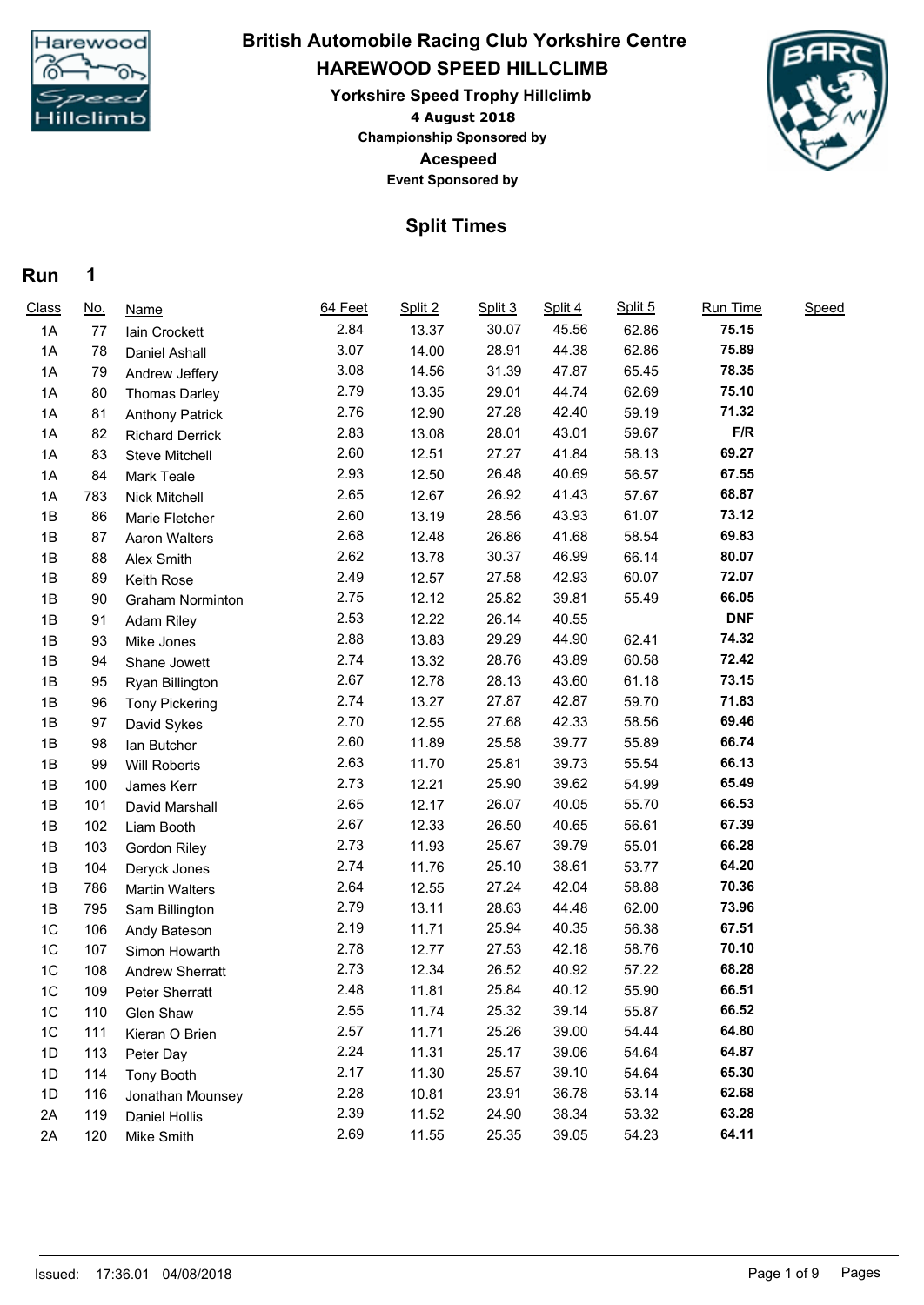| 2B            | 122 | <b>Chris Price</b>            | 2.14 | 11.71 | 26.19 | 40.59 | 56.96 | 67.48      |
|---------------|-----|-------------------------------|------|-------|-------|-------|-------|------------|
| 2D            | 123 | Ben Woodcock                  | 2.34 | 11.23 | 25.05 | 38.79 | 53.73 | 64.02      |
| 2D            | 823 | Graham Woodcock               | 2.37 | 11.73 | 26.91 | 41.35 | 57.56 | 68.58      |
| ЗA            | 125 | Michael McErlain              | 2.74 | 12.83 | 27.16 | 41.95 | 58.85 | 70.35      |
| 3A            | 126 | Jonathan North                | 2.73 | 12.31 | 26.18 | 40.67 | 59.65 | 71.10      |
| 3A            | 127 | Julian Harber                 | 2.70 | 12.82 | 27.17 | 41.94 | 58.03 | 69.36      |
| 3A            | 128 | Roy Bolderson                 | 2.50 | 12.04 | 25.96 | 39.95 | 56.00 | 66.81      |
| 3B            | 129 | Sarah Bosworth                | 2.11 | 10.72 | 23.75 | 36.18 | 50.84 | 60.64      |
| $3\mathrm{C}$ | 131 | Oliver Thomas                 | 2.32 | 12.39 | 27.53 | 43.10 | 59.52 | F/R        |
| 3C            | 132 | Andy Hill                     | 2.16 | 10.86 | 24.43 | 37.60 | 52.28 | 61.88      |
| 3C            | 133 | Damien Bradley                | 2.59 | 12.40 | 26.54 | 43.98 | 62.09 | 75.91      |
| 3C            | 833 | Steven Darley                 | 2.46 | 11.86 | 25.57 | 39.86 | 55.69 | 66.47      |
| 3F            | 121 |                               | 2.50 | 12.09 | 25.67 | 39.64 | 55.89 | 66.36      |
| 3F            | 134 | Michael Bellerby              | 2.50 | 11.21 | 24.18 | 36.97 | 51.11 | 60.22      |
|               |     | Andrew Steel                  | 2.35 | 10.51 | 23.12 | 35.33 | 66.47 | <b>DNF</b> |
| 3F            | 135 | <b>Bob Bellerby</b>           | 2.36 |       | 24.78 | 38.07 |       | 62.22      |
| 3G            | 136 | Steve Owen                    |      | 11.57 |       |       | 52.60 | 61.90      |
| 4A            | 137 | Luke Trotman                  | 2.14 | 10.67 | 24.04 | 37.44 | 52.22 |            |
| 5A            | 139 | Craig Beaton                  | 2.37 | 11.08 | 24.05 | 37.27 | 52.62 | 63.14      |
| 5A            | 140 | Richard Arrowsmith            | 2.19 | 10.79 | 24.00 | 36.15 | 50.15 | 59.71      |
| 5A            | 142 | David Tatham                  | 2.32 | 10.12 | 21.75 | 33.40 | 46.51 | 55.10      |
| 5A            | 143 | Keith Weeks                   | 2.37 | 10.89 | 23.31 | 36.05 | 50.11 | 59.41      |
| 5A            | 144 | Wil Ker                       | 2.10 | 10.07 | 21.53 | 32.87 | 45.71 | 54.41      |
| 5A            | 844 | Ben Hamer                     | 2.14 | 9.99  | 21.73 | 33.68 | 46.82 | 55.70      |
| 5C            | 145 | Simon Ambler                  | 2.30 | 10.77 | 23.42 | 35.86 | 51.88 | 61.20      |
| 5C            | 146 | Dave Banner                   | 2.21 | 9.81  | 21.34 | 33.19 | 46.53 | 55.63      |
| 5E            | 148 | Paul Crute                    | 2.03 | 10.12 | 22.66 | 35.14 | 48.82 | 57.73      |
| 6A            | 149 | Les Procter                   | 2.64 | 12.09 | 26.35 | 40.44 | 56.38 | 66.91      |
| 12A           | 14  | Keith Bristow                 | 2.12 | 11.96 | 27.01 | 41.60 | 57.62 | 68.04      |
| 12A           | 15  | Stephen Hopkins               | 2.55 | 12.46 | 27.41 | 41.77 | 57.92 | 69.02      |
| 12A           | 16  | Chris Westwood                | 2.45 | 13.21 | 29.00 | 45.06 | 62.48 | 74.10      |
| 12A           | 17  | Ian Parmenter                 | 2.61 | 12.96 | 28.07 | 43.91 | 61.27 | 72.84      |
| 12A           | 18  |                               | 2.35 | 12.35 | 27.28 | 42.02 | 58.72 | 70.06      |
| 12A           | 19  | Jonathan Bibby                | 2.57 | 13.23 | 28.30 | 46.84 | 65.41 | 78.24      |
|               |     | <b>Richard Swindall</b>       | 2.62 |       |       |       |       | 71.10      |
| 12A           | 20  | Pete Bottrill                 |      | 12.48 | 27.54 | 42.95 | 59.44 | 72.79      |
| 12A           | 21  | Jane Millward                 | 2.47 | 12.60 | 28.00 | 43.97 | 61.21 |            |
| 12A           | 23  | Jon Dobson                    | 2.30 | 11.64 | 25.86 | 39.95 | 56.79 | 67.32      |
| 12A           | 714 | Tim Grasby                    | 2.20 | 13.00 | 29.74 | 46.04 | 63.87 | 76.65      |
| 12A           | 721 | Steve Millward                | 2.60 | 12.48 | 27.68 | 43.14 | 60.60 | 72.11      |
| 12B           | 24  | <b>Clive Buffey</b>           | 2.18 | 11.54 | 25.57 | 39.55 | 54.53 | 64.55      |
| 12B           | 25  | Stephen Palmer                | 2.39 | 12.30 | 26.47 | 41.39 | 57.48 | 68.89      |
| 12B           | 26  | Keith Wilford                 | 2.23 | 11.82 | 25.92 | 40.74 | 56.23 | 67.04      |
| 12B           | 27  | Sarah Thorne                  | 2.13 | 12.11 | 26.05 | 40.25 | 55.46 | 66.43      |
| 12B           | 28  | Malcolm Thorne                | 2.27 | 11.17 | 24.34 | 37.58 | 51.74 | 61.27      |
| 12B           | 29  | <b>Brian Meddings</b>         | 2.07 | 11.37 | 25.83 | 40.40 | 56.27 | 67.10      |
| 12B           | 30  | David Gidden                  | 2.23 | 11.56 | 25.63 | 39.70 | 55.58 | 65.99      |
| 12B           | 32  | Paul Matty                    | 2.11 | 11.02 | 24.29 | 37.57 | 52.90 | 63.06      |
| 12B           | 34  | Anthony Shute                 | 2.12 | 10.82 | 23.92 | 37.20 | 51.96 | 61.72      |
| 12B           | 35  | David Hampton                 | 2.10 | 10.40 | 23.62 | 36.80 | 51.12 | 61.08      |
| 18            | 37  |                               | 2.62 | 14.30 | 30.58 | 47.64 | 67.06 | 80.65      |
|               |     | Murray Shand                  | 2.66 | 13.58 | 29.42 | 45.36 | 63.73 | 76.00      |
| 18            | 38  | John Ducker                   |      |       |       |       |       | 77.77      |
| 18            | 39  | <b>Trish Cecile-Pritchard</b> | 2.52 | 13.30 | 29.61 | 46.53 | 65.29 |            |
| 18            | 40  | William Richards              | 2.71 | 12.66 | 35.73 | 53.40 | 71.67 | 84.20      |
| 18            | 41  | Stephen Casson                | 2.41 | 12.26 | 26.64 | 41.00 | 57.09 | 68.69      |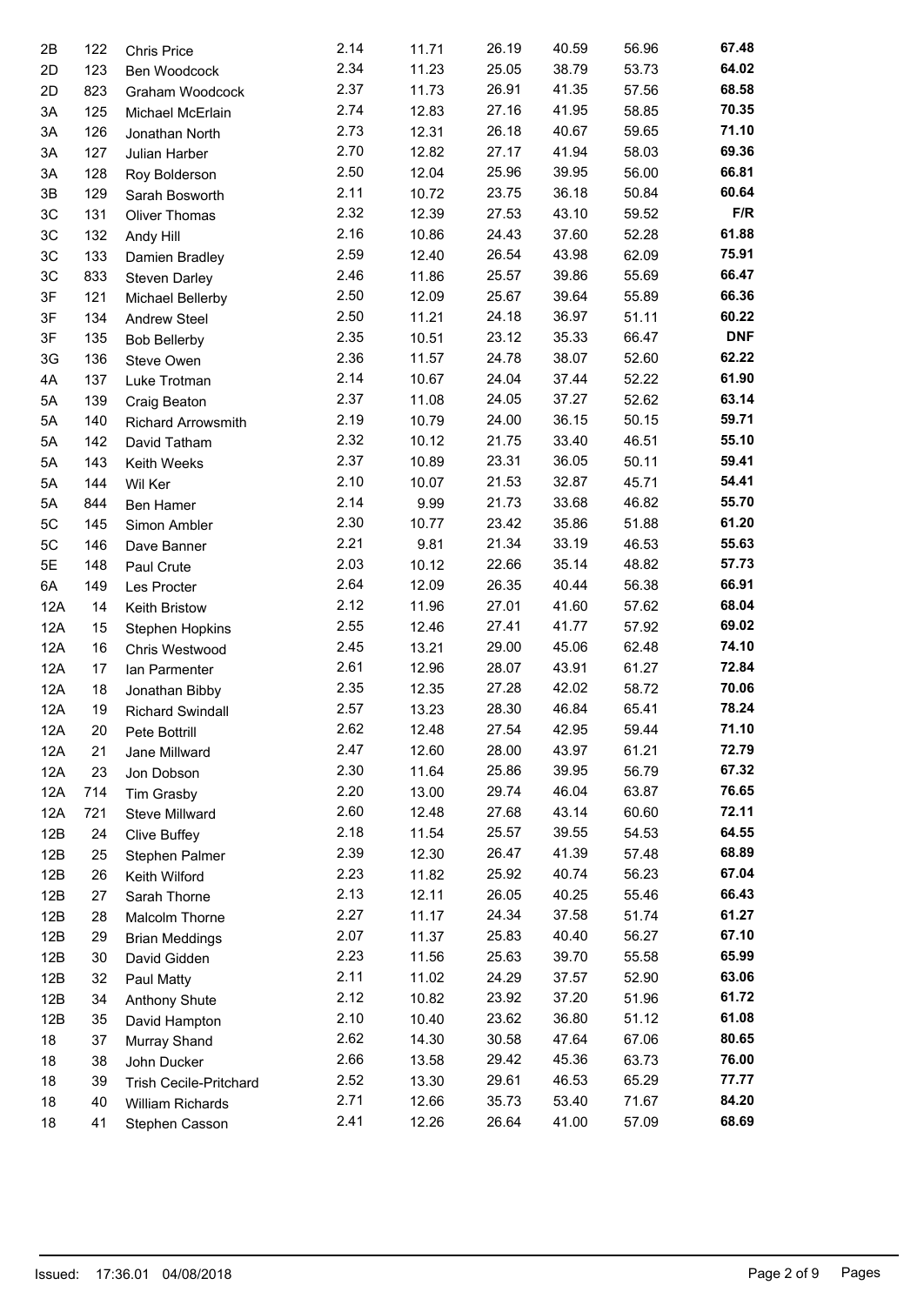| 18  | 42  | Robin Johnson          | 2.60 | 11.92 | 26.56 | 40.77 | 57.03  | 67.91      |
|-----|-----|------------------------|------|-------|-------|-------|--------|------------|
| 18  | 43  | Paul Baker             | 2.46 | 12.57 | 27.47 | 42.09 | 58.43  | 70.02      |
| 18  | 44  | Colin Gale             | 2.49 | 12.11 | 26.80 | 41.57 | 57.90  | 68.81      |
| 18  | 45  | Pat Cooper             | 3.32 | 13.90 | 29.35 | 44.81 | 61.64  | 73.18      |
| 18  | 46  | Richard Mason          | 2.72 | 12.58 | 27.19 | 41.86 | 58.19  | 69.40      |
| 18  | 745 | John Tewson            | 2.84 | 12.98 | 27.24 | 41.52 | 79.75  | 95.69      |
| 22  | 48  | Paul Jaggard           | 2.71 | 13.10 | 28.30 | 44.02 | 61.56  | 73.20      |
| 23A | 515 | Stephen Causey         | 2.48 | 12.47 | 27.90 | 43.17 | 59.93  | 71.80      |
| 23A | 518 | John Clarke            | 2.40 | 12.22 | 26.32 | 41.16 | 57.66  | 69.12      |
| 23A | 520 | Richard Abraham        | 2.38 | 11.88 | 25.92 | 40.18 | 56.02  | 66.86      |
| 23B | 532 | David Nelson           | 2.36 | 11.59 | 25.41 | 39.58 | 55.37  | 66.17      |
| 23B | 534 | Jonathan Heyes         | 2.44 | 12.01 | 26.95 | 41.44 | 57.98  | 69.27      |
| 23B | 535 | <b>Chris Whitlow</b>   | 2.41 | 11.76 | 27.65 | 42.19 | 58.16  | 68.87      |
| 23B | 537 | Chris Bramall          | 2.37 | 12.23 | 27.11 | 41.96 | 58.51  | 69.77      |
| 23B | 539 | Clive Marsden          | 2.31 | 11.92 | 26.17 | 40.75 | 56.62  | 67.58      |
| 23B | 540 | Paul Collins           | 2.46 | 12.06 | 26.10 | 40.17 | 56.18  | 66.83      |
| 23B | 637 | Matthew Bramall        | 2.33 | 11.76 | 26.47 | 41.06 | 57.33  | 68.21      |
| 23C | 550 | John Bransfield        | 2.54 | 12.25 | 26.44 | 41.02 | 57.03  | 67.95      |
| 23C | 554 | <b>Tony Smith</b>      | 2.46 | 12.07 | 25.75 | 39.62 | 62.94  | 74.18      |
| 23C | 557 | Philip Matchwick       | 2.35 | 11.65 | 25.39 | 38.76 | 61.00  | 68.87      |
| 23C | 559 | Robert Jacobs          | 2.41 | 11.80 | 25.44 | 39.67 | 55.42  | 66.09      |
| 23D | 564 | Justin Dobson          | 2.33 | 11.58 | 24.97 | 38.80 | 54.26  | 65.15      |
| 23E | 577 | James Thornton         | 2.41 | 12.12 | 25.77 | 39.31 | 54.25  | 64.67      |
| 23E | 578 | Chris Alston           | 2.36 | 11.50 | 24.99 | 38.35 | 53.34  | 63.89      |
| 23E | 579 | Mike Sankey            | 2.31 | 11.34 | 24.70 | 37.97 | 53.42  | 63.28      |
| 23F | 586 | Simon Harrison Moore   | 2.36 | 11.22 | 24.78 | 38.27 | 52.87  | 63.21      |
| 23F | 588 | Graham Denholm         | 2.37 | 11.21 | 24.35 | 37.30 | 52.86  | 62.76      |
| 23F | 589 | Mark Durrant           | 2.17 | 10.54 | 23.39 | 36.43 | 50.50  | 60.29      |
| 23F | 590 | Shaun Elwell           | 2.33 | 10.70 | 23.44 | 36.27 | 50.36  | 59.90      |
| 23F | 690 | Gillian Elwell         | 2.45 | 12.43 | 28.04 | 43.62 | 59.74  | 71.12      |
| 24  | 50  | David Owen             | 2.42 | 11.92 | 25.74 | 39.62 | 55.20  | 65.90      |
| 24  | 51  | Iain Daniels           | 2.47 | 12.54 | 27.18 | 42.05 | 58.54  | 70.30      |
| 24  | 52  | Michael Gale           | 2.20 | 12.31 | 27.04 | 42.36 | 59.96  | 71.77      |
| 24  | 53  | Carole Nicholls        | 2.42 | 14.31 | 30.64 | 47.54 | 65.17  | 77.84      |
| 24  | 54  | Mike Broome            | 2.15 | 12.55 | 28.60 | 44.62 | 61.58  | 73.32      |
| 24  | 55  | Mike Henney            | 2.47 | 13.69 | 29.39 | 45.51 | 63.03  | 76.01      |
| 24  | 57  | <b>Philip Stader</b>   | 2.05 | 11.27 | 24.65 | 38.07 | 52.82  | 62.87      |
| 24  | 58  | <b>Grant Cratchley</b> | 2.08 | 11.35 | 25.63 | 39.92 | 55.34  | 66.21      |
| 24  | 59  | Andy Clarke            | 2.63 | 13.07 | 28.41 | 44.22 | 117.19 | <b>DNF</b> |
| 24  | 60  | Callum Barney          | 2.33 | 12.39 | 27.42 | 42.79 | 59.61  | 71.07      |
| 24  | 61  | Steve Holder           | 2.83 | 14.96 | 31.47 | 49.00 | 68.43  | 82.54      |
| 24  | 62  | Steve Phennah          | 2.65 | 13.17 | 28.56 | 44.18 | 61.02  | 72.95      |
| 24  | 63  | John Newton            | 2.38 | 12.36 | 27.27 | 42.10 | 58.78  | 70.45      |
| 24  | 64  | Matt Clarke            | 2.68 | 12.29 | 26.55 | 40.95 | 57.32  | 68.43      |
| 24  | 65  | <b>Nick Stephens</b>   | 2.59 | 12.18 | 26.57 | 40.92 | 57.09  | 68.37      |
| 24  | 66  | Simon Braithwaite      | 2.59 | 11.98 | 26.44 | 40.67 | 56.63  | 67.59      |
| 24  | 67  | Les Buck               | 2.18 | 11.90 | 25.94 | 40.32 | 56.24  | 67.54      |
| 24  | 69  | Andy Tippett           | 2.14 | 11.25 | 25.18 | 38.61 | 53.99  | 64.36      |
| 24  | 70  | Martin Jones           | 2.21 | 11.36 | 25.09 | 38.63 | 54.14  | 64.01      |
| 30  | 73  | Lee Kessell            | 2.75 | 12.64 | 27.41 | 42.49 | 58.95  | 70.66      |
| 30  | 74  | Derek Kessell          | 2.47 | 11.57 | 25.23 | 38.64 | 53.61  | 63.90      |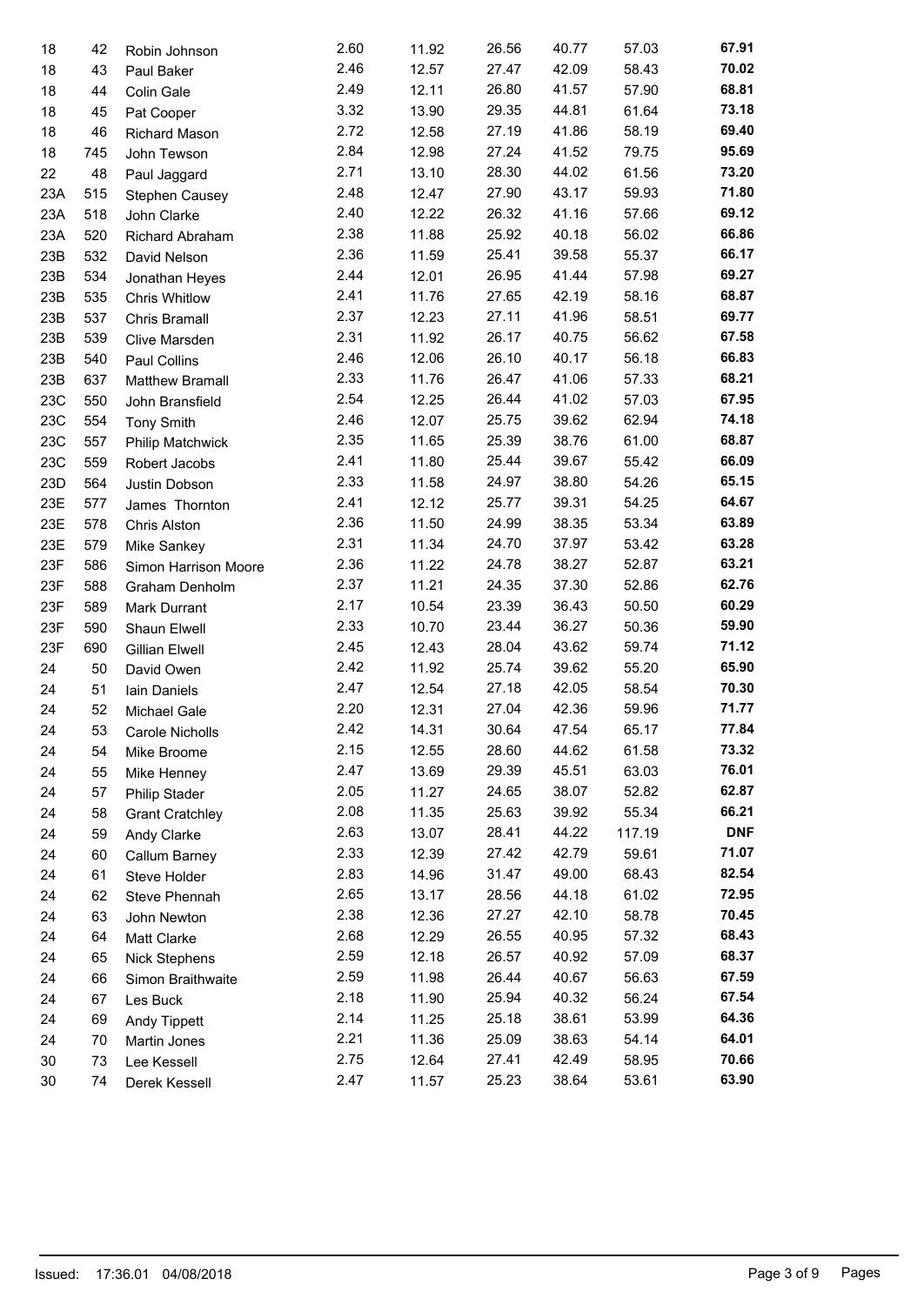|  | Run | Λ |  |  |  |  |  |  |  |  |  |
|--|-----|---|--|--|--|--|--|--|--|--|--|
|--|-----|---|--|--|--|--|--|--|--|--|--|

| Class          | <u>No.</u> | <b>Name</b>            | 64 Feet | Split 2 | Split 3 | Split 4 | Split 5 | Run Time | Speed |  |
|----------------|------------|------------------------|---------|---------|---------|---------|---------|----------|-------|--|
| 1A             | 77         | Iain Crockett          | 2.88    | 13.59   | 29.20   | 44.56   | 61.85   | 74.04    |       |  |
| 1A             | 78         | Daniel Ashall          | 2.79    | 13.80   | 29.39   | 45.09   | 63.36   | 75.91    |       |  |
| 1A             | 79         | Andrew Jeffery         | 2.87    | 14.18   | 30.94   | 47.19   | 65.11   | 77.92    |       |  |
| 1A             | 80         | Thomas Darley          | 2.70    | 13.04   | 28.52   | 44.07   | 61.85   | 74.21    |       |  |
| 1A             | 81         | <b>Anthony Patrick</b> | 2.78    | 12.75   | 27.59   | 42.71   | 59.50   | 71.63    |       |  |
| 1A             | 82         | <b>Richard Derrick</b> | 2.77    | 12.91   | 28.16   | 43.23   | 60.25   | 71.75    |       |  |
| 1A             | 83         | Steve Mitchell         | 2.60    | 12.46   | 27.76   | 42.60   | 59.03   | 70.14    |       |  |
| 1A             | 84         | Mark Teale             | 2.88    | 12.30   | 26.12   | 40.29   | 56.18   | 67.03    |       |  |
| 1A             | 783        | Nick Mitchell          | 2.63    | 12.59   | 26.72   | 41.14   | 57.25   | 68.39    |       |  |
| 1B             | 86         | Marie Fletcher         | 2.60    | 12.94   | 28.13   | 43.33   | 60.31   | 72.01    |       |  |
| 1B             | 87         | Aaron Walters          | 2.63    | 12.44   | 26.72   | 41.39   | 58.28   | 70.33    |       |  |
| 1B             | 88         | Alex Smith             | 2.58    | 13.58   | 30.13   | 47.01   | 66.53   | 80.47    |       |  |
| 1B             | 89         | Keith Rose             | 2.66    | 12.76   | 27.91   | 42.91   | 60.32   | 72.43    |       |  |
| 1B             | 90         | Graham Norminton       | 2.77    | 12.18   | 26.02   | 40.00   | 55.85   | 66.75    |       |  |
| 1B             | 91         | Adam Riley             | 2.52    | 12.27   | 26.33   | 40.48   | 56.67   | 67.78    |       |  |
| 1B             | 93         | Mike Jones             | 2.86    | 14.19   | 30.04   | 45.89   | 63.56   | 76.00    |       |  |
| 1B             | 94         | Shane Jowett           | 2.67    | 13.10   | 28.91   | 43.97   | 60.82   | 72.48    |       |  |
| 1B             | 95         | Ryan Billington        | 2.64    | 12.75   | 28.07   | 43.75   | 61.21   | 73.14    |       |  |
| 1B             | 96         | <b>Tony Pickering</b>  | 2.74    | 13.09   | 27.83   | 42.69   | 59.33   | 70.74    |       |  |
| 1B             | 97         | David Sykes            | 2.73    | 12.77   | 27.73   | 42.36   | 58.42   | 78.87    |       |  |
| 1B             | 98         | Ian Butcher            | 2.58    | 11.79   | 1.58    | 15.53   | 31.47   | 66.09    |       |  |
| 1B             | 99         | Will Roberts           | 2.65    | 11.92   | 25.93   | 40.13   | 55.90   | 66.65    |       |  |
| 1B             | 100        | James Kerr             | 2.72    | 12.16   | 25.88   | 39.57   | 55.09   | 65.74    |       |  |
| 1B             | 101        | David Marshall         | 2.66    | 12.05   | 25.68   | 39.68   | 55.27   | 66.01    |       |  |
| 1B             | 102        | Liam Booth             | 2.64    | 12.33   | 26.90   | 40.92   | 56.96   | 67.73    |       |  |
| 1B             | 103        | Gordon Riley           | 2.81    | 12.01   | 25.51   | 39.12   | 54.42   | 64.80    |       |  |
| 1B             | 104        | Deryck Jones           | 2.83    | 11.87   | 25.26   | 38.77   | 54.12   | 64.60    |       |  |
| 1B             | 786        | <b>Martin Walters</b>  | 2.64    | 12.59   | 27.40   | 42.26   | 58.99   | 70.49    |       |  |
| 1B             | 795        | Sam Billington         | 2.70    | 12.86   | 28.42   | 43.96   | 61.24   | 73.21    |       |  |
| 1 <sub>C</sub> | 106        | Andy Bateson           | 2.23    | 11.67   | 25.92   | 40.52   | 56.79   | 67.74    |       |  |
| 1 <sup>C</sup> | 107        | Simon Howarth          | 2.73    | 12.61   | 27.44   | 41.95   | 58.69   | 70.01    |       |  |
| 1 <sup>C</sup> | 108        | <b>Andrew Sherratt</b> | 2.58    | 12.12   | 26.47   | 40.84   | 57.72   | 69.10    |       |  |
| 1 <sup>C</sup> | 109        | Peter Sherratt         | 2.56    | 11.95   | 25.92   | 40.08   | 55.73   | 66.40    |       |  |
| 1C             | 110        | Glen Shaw              | 2.64    | 12.10   | 25.82   | 39.91   | 55.39   | 65.84    |       |  |
| 1 <sup>C</sup> | 111        | Kieran O Brien         | 2.51    | 11.72   | 25.29   | 38.90   | 54.49   | 64.97    |       |  |
|                |            |                        |         |         |         |         |         |          |       |  |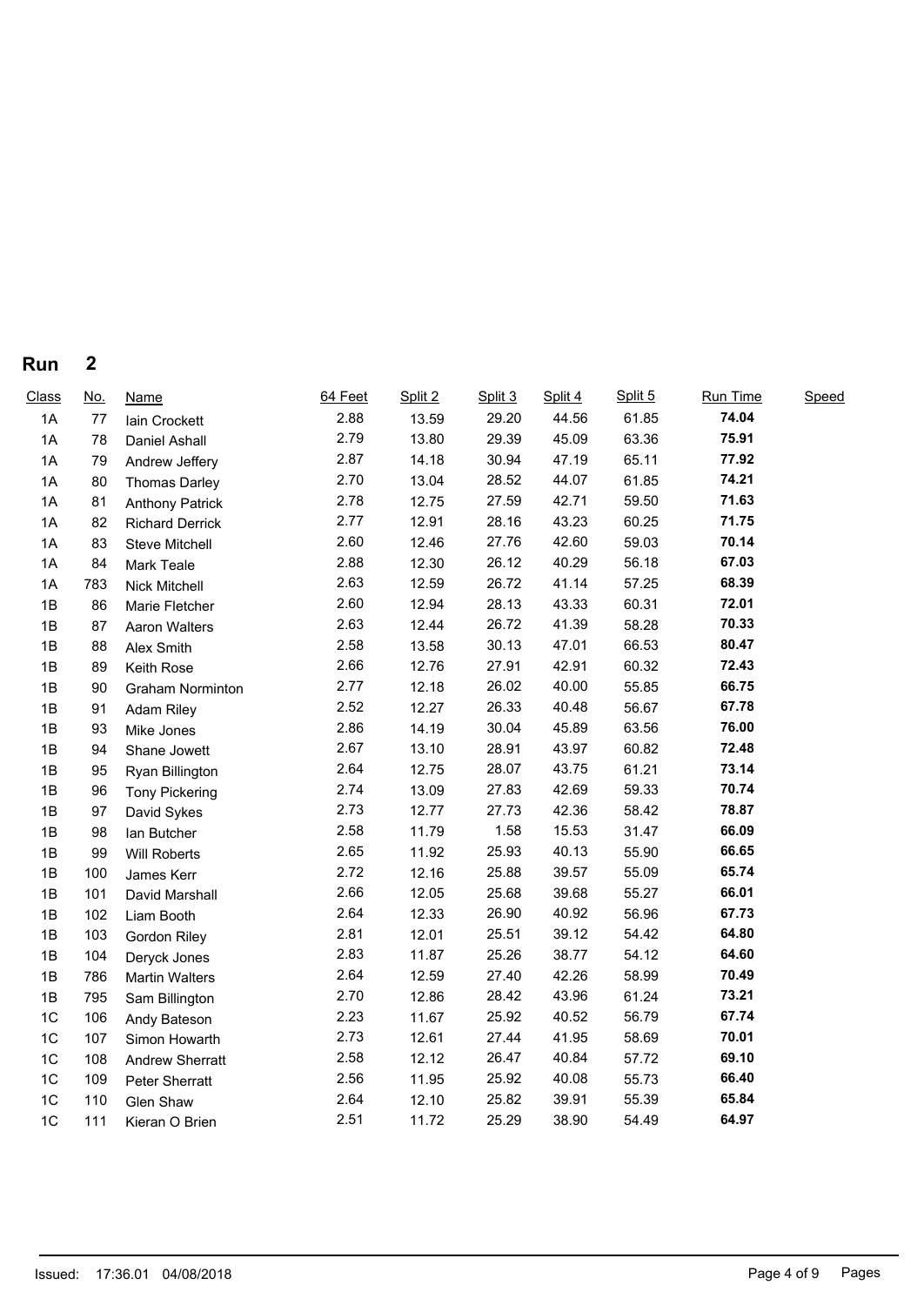| 1D  | 113 | Peter Day                 | 2.39   | 11.50 | 25.55 | 39.54 | 55.17 | 65.69      |
|-----|-----|---------------------------|--------|-------|-------|-------|-------|------------|
| 1D  | 114 | Tony Booth                | 2.14   | 11.56 | 26.28 | 40.42 | 55.98 | 66.41      |
| 1D  | 116 | Jonathan Mounsey          | 2.17   | 10.77 | 23.84 | 36.59 | 51.47 | 60.82      |
| 2A  | 119 | Daniel Hollis             | 2.35   | 11.37 | 24.51 | 37.73 | 52.66 | 62.69      |
| 2A  | 120 | Mike Smith                | 2.57   | 11.69 | 25.47 | 39.47 | 55.32 | 65.35      |
| 2B  | 122 | Chris Price               | 2.15   | 11.86 | 26.36 |       | 38.43 | 67.48      |
| 2D  | 123 | Ben Woodcock              | 2.28   | 11.13 |       | 20.01 | 35.99 | 63.14      |
| 2D  | 823 | Graham Woodcock           | 2.39   | 11.97 | 27.13 | 41.95 | 58.12 | 68.90      |
| 3A  | 125 | Michael McErlain          | 879.89 |       |       | 13.58 | 28.49 | 70.28      |
| 3A  | 126 | Jonathan North            | 2.77   |       | 4.82  | 19.57 | 36.48 | 68.18      |
| 3A  | 127 | Julian Harber             | 2.72   |       |       | 10.98 | 27.17 | 70.22      |
| 3A  | 128 | Roy Bolderson             | 2.60   |       | 4.96  | 19.78 | 36.47 | 67.33      |
| 3B  | 129 | Sarah Bosworth            | 2.05   | 10.56 |       | 11.29 | 27.25 | 60.57      |
| 3C  | 131 | Oliver Thomas             | 2.28   |       |       | 9.33  | 23.94 | 69.41      |
| 3C  | 132 | Andy Hill                 | 2.04   | 10.48 | 23.93 | 37.09 | 51.74 | 61.31      |
| 3C  | 833 | Steven Darley             | 2.19   | 12.14 | 25.92 | 40.12 | 57.77 | 68.27      |
| 3F  | 121 | Michael Bellerby          | 2.61   | 12.18 | 26.46 | 41.15 | 56.40 | 66.72      |
| 3F  | 134 | Andrew Steel              | 2.42   | 11.02 | 23.81 | 36.47 | 50.82 | 60.01      |
| 3F  | 135 | <b>Bob Bellerby</b>       | 2.38   | 11.16 | 24.06 | 36.76 | 50.98 | 60.19      |
| 3G  | 136 | Steve Owen                | 2.29   | 11.21 | 24.34 | 37.52 | 51.94 | 61.72      |
| 4A  | 137 | Luke Trotman              | 2.07   | 10.40 | 23.41 | 36.29 | 50.81 | 60.55      |
| 5A  | 139 |                           | 2.25   | 11.21 | 24.72 | 37.91 | 53.61 | 63.44      |
| 5A  | 140 | Craig Beaton              | 2.23   | 10.67 | 23.41 | 35.69 | 49.56 | 58.89      |
|     |     | <b>Richard Arrowsmith</b> | 2.14   | 9.71  | 21.16 | 32.62 | 45.47 | 53.95      |
| 5A  | 142 | David Tatham              | 2.18   | 10.52 | 22.99 | 35.73 | 50.13 | 59.36      |
| 5A  | 143 | Keith Weeks               | 1.99   | 10.06 | 21.63 | 33.01 | 46.44 | 55.45      |
| 5A  | 144 | Wil Ker                   | 2.07   |       |       |       |       | 55.71      |
| 5A  | 844 | Ben Hamer                 |        | 9.91  | 21.83 | 33.59 | 46.82 | 60.15      |
| 5C  | 145 | Simon Ambler              | 2.21   | 10.79 | 23.59 | 36.34 | 50.64 | 54.54      |
| 5C  | 146 | Dave Banner               | 2.11   | 9.64  | 21.16 | 32.85 | 46.06 |            |
| 5E  | 148 | Paul Crute                | 2.18   | 10.20 | 22.62 | 34.95 | 49.37 | 58.33      |
| 6A  | 149 | Les Procter               | 2.64   | 12.38 | 26.87 | 41.22 | 57.57 | 68.06      |
| 12A | 14  | Keith Bristow             | 2.12   | 12.14 | 27.69 | 42.33 | 59.08 | 69.64      |
| 12A | 15  | Stephen Hopkins           | 2.50   | 12.67 | 27.33 | 41.72 | 58.13 | 69.45      |
| 12A | 16  | Chris Westwood            | 2.45   | 13.15 | 28.85 | 45.05 | 62.54 | 74.54      |
| 12A | 17  | Ian Parmenter             | 2.64   | 12.99 | 28.33 | 44.14 | 61.61 | 73.54      |
| 12A | 18  | Jonathan Bibby            | 2.34   | 12.38 | 26.73 | 41.14 | 57.50 | F/R        |
| 12A | 19  | <b>Richard Swindall</b>   | 2.58   | 13.71 | 29.79 | 46.20 | 64.97 | 77.51      |
| 12A | 20  | Pete Bottrill             | 2.72   | 12.57 | 27.75 | 43.20 | 60.48 | 72.21      |
| 12A | 21  | Jane Millward             | 2.56   |       |       | 62.46 |       | <b>DNF</b> |
| 12A | 23  | Jon Dobson                | 2.54   | 11.83 | 25.52 | 39.61 | 56.24 | 66.60      |
| 12A | 714 | Tim Grasby                | 2.18   | 12.88 | 29.15 | 45.09 | 63.45 | 76.25      |
| 12A | 721 | Steve Millward            | 2.69   | 12.80 | 28.33 | 48.14 | 68.52 | 82.66      |
| 12B | 24  | Clive Buffey              | 2.21   | 11.94 | 25.40 | 39.47 | 55.14 | 65.49      |
| 12B | 25  | Stephen Palmer            | 2.47   | 12.47 | 26.81 | 41.23 | 57.02 | 68.35      |
| 12B | 26  | Keith Wilford             | 2.24   | 11.85 | 25.48 | 39.76 | 55.21 | 66.49      |
| 12B | 27  | Sarah Thorne              | 2.11   | 12.27 | 26.44 | 41.11 | 56.51 | 67.21      |
| 12B | 28  | Malcolm Thorne            | 2.28   | 10.95 | 23.93 | 37.01 | 51.42 | 60.98      |
| 12B | 29  | <b>Brian Meddings</b>     | 2.10   | 11.25 | 25.24 | 39.01 | 54.73 | 65.43      |
| 12B | 30  | David Gidden              | 2.30   | 11.60 | 25.80 | 39.63 | 55.62 | 65.88      |
| 12B | 32  | Paul Matty                | 2.15   | 11.03 | 24.22 | 37.52 | 52.47 | 62.35      |
| 12B | 34  | Anthony Shute             | 2.18   | 10.91 | 24.32 | 37.34 | 51.86 | 61.97      |
| 12B | 35  | David Hampton             | 2.12   | 10.34 | 23.29 | 36.29 | 50.55 | 59.94      |
| 18  | 37  | Murray Shand              | 2.68   | 14.07 | 30.62 | 47.49 | 67.94 | 82.72      |
|     |     |                           |        |       |       |       |       |            |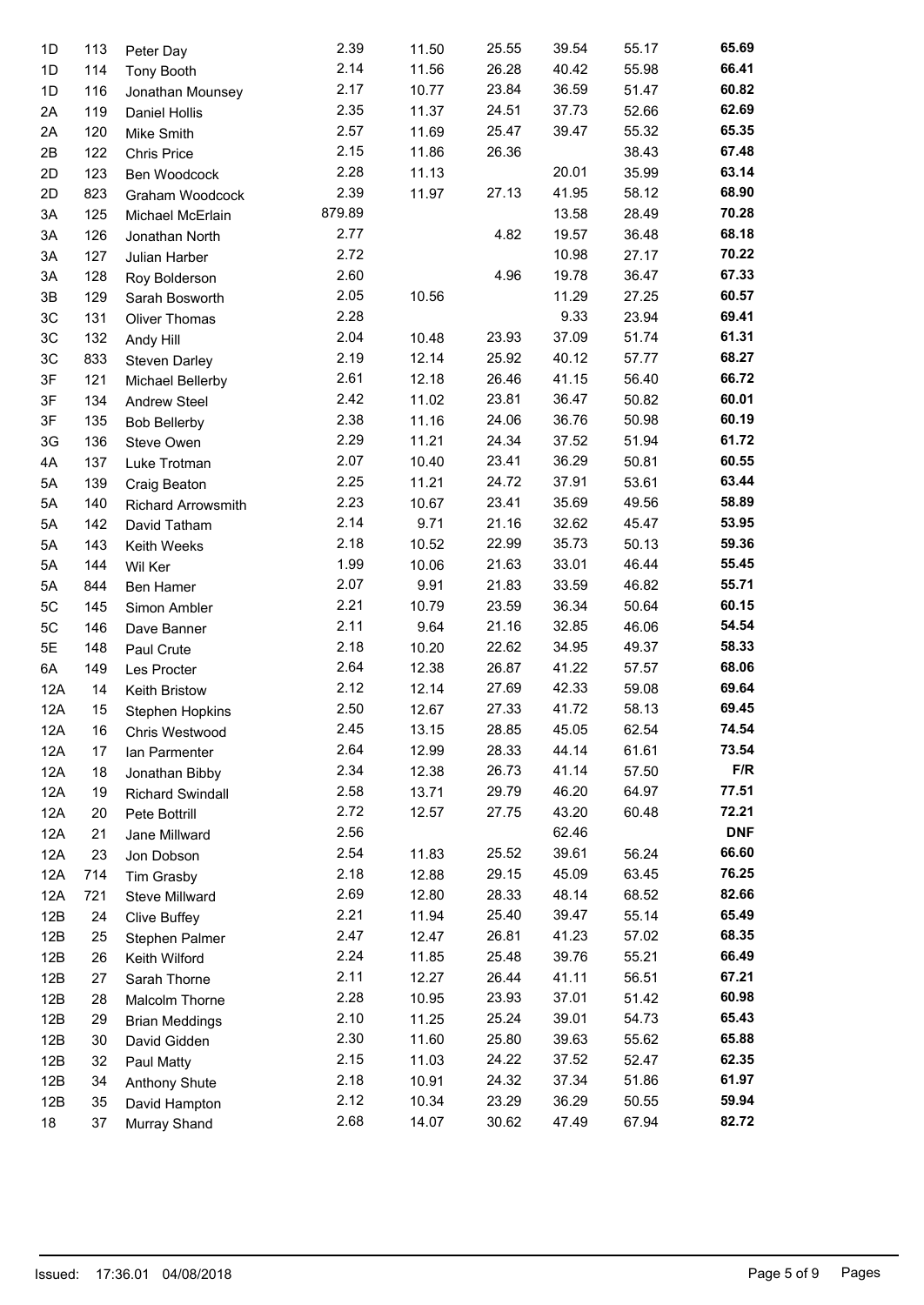| 18  | 38  | John Ducker            | 2.69 | 13.23 | 28.80 | 44.33 | 62.44 | 74.58 |
|-----|-----|------------------------|------|-------|-------|-------|-------|-------|
| 18  | 39  | Trish Cecile-Pritchard | 2.51 | 13.23 | 30.11 | 46.32 | 64.96 | 77.40 |
| 18  | 40  | William Richards       | 2.73 | 12.75 | 28.31 | 44.20 | 62.09 | 74.28 |
| 18  | 41  | Stephen Casson         | 2.52 | 12.13 | 26.44 | 40.84 | 56.83 | 68.41 |
| 18  | 42  | Robin Johnson          | 2.64 | 12.07 | 26.69 | 40.99 | 57.33 | 68.20 |
| 18  | 43  | Paul Baker             | 2.57 | 12.91 | 27.95 | 42.78 | 59.38 | 71.26 |
| 18  | 44  | Colin Gale             | 2.58 | 12.24 | 26.65 | 41.12 | 57.66 | 68.71 |
| 18  | 45  | Pat Cooper             | 2.47 | 12.36 | 27.30 | 42.12 | 58.82 | 70.18 |
| 18  | 46  | Richard Mason          | 2.72 | 12.40 | 27.08 | 41.75 | 58.33 | 69.45 |
| 18  | 745 | John Tewson            | 2.75 | 13.29 | 28.00 | 43.00 | 59.62 | 70.83 |
| 22  | 48  | Paul Jaggard           | 2.99 | 13.46 | 28.53 | 43.99 | 61.48 | 73.40 |
| 23A | 515 | Stephen Causey         | 2.37 | 12.51 | 27.47 | 42.66 | 59.45 | 71.05 |
| 23A | 518 | John Clarke            | 2.42 | 12.03 | 26.17 | 40.76 | 57.25 | 68.86 |
| 23A | 520 | Richard Abraham        | 2.46 | 12.00 | 25.85 | 39.87 | 55.63 | 66.43 |
| 23B | 532 | David Nelson           | 2.37 | 11.78 | 25.67 | 39.87 | 55.84 | 66.49 |
| 23B | 534 | Jonathan Heyes         | 2.43 | 12.42 | 27.63 | 43.12 | 59.75 | 70.80 |
| 23B | 535 | <b>Chris Whitlow</b>   | 2.41 | 11.96 | 27.03 | 41.13 | 56.94 | 67.46 |
| 23B | 537 | Chris Bramall          | 2.42 | 12.22 | 26.84 | 57.24 | 75.64 | 88.59 |
| 23B | 539 | Clive Marsden          | 2.28 | 11.78 | 25.98 | 40.16 | 56.18 | 67.01 |
| 23B | 540 | Paul Collins           | 2.46 | 11.81 | 26.12 | 40.05 | 55.72 | 66.19 |
| 23B | 637 | Matthew Bramall        | 2.30 | 11.60 | 25.97 | 40.32 | 56.55 | 67.24 |
| 23C | 550 | John Bransfield        | 2.51 | 12.35 | 26.30 | 40.95 | 57.38 | 68.20 |
| 23C | 554 | <b>Tony Smith</b>      | 2.46 | 12.11 | 26.76 | 41.83 | 58.69 | 69.42 |
| 23C | 557 | Philip Matchwick       | 2.37 | 11.84 | 25.46 | 39.33 | 54.93 | 65.56 |
| 23C | 559 | Robert Jacobs          | 2.45 | 11.73 | 25.52 | 39.27 | 54.83 | 65.48 |
| 23D | 564 | Justin Dobson          | 2.46 | 11.78 | 25.24 | 39.05 | 54.40 | 65.03 |
| 23E | 577 | James Thornton         | 2.40 | 11.68 | 25.05 | 38.68 | 53.84 | 64.24 |
| 23E | 578 | Chris Alston           | 2.44 | 11.63 | 25.05 | 38.59 | 53.66 | 63.83 |
| 23E | 579 | Mike Sankey            | 2.25 | 11.34 | 24.85 | 38.06 | 53.17 | 63.22 |
| 23F | 586 | Simon Harrison Moore   | 2.27 | 11.23 | 24.64 | 38.08 | 52.94 | 63.10 |
| 23F | 588 | Graham Denholm         | 2.43 | 11.35 | 24.48 | 37.49 | 52.12 | 61.96 |
| 23F | 589 | Mark Durrant           | 2.24 | 10.79 | 23.81 | 36.77 | 51.35 | 61.13 |
| 23F | 590 | Shaun Elwell           | 2.36 | 10.76 | 23.42 | 36.01 | 50.11 | 59.73 |
| 23F | 690 | Gillian Elwell         | 2.61 | 13.04 | 29.31 | 44.86 | 61.49 | 73.14 |
| 24  | 50  | David Owen             | 2.41 | 11.77 | 25.33 | 38.87 | 54.71 | 65.14 |
| 24  | 51  | Iain Daniels           | 2.50 | 12.74 | 27.22 | 42.16 | 58.70 | 70.09 |
| 24  | 52  | Michael Gale           | 2.25 | 12.30 | 27.47 | 43.14 | 61.02 | 72.52 |
| 24  | 53  | Carole Nicholls        | 2.57 | 13.78 | 29.74 | 46.00 | 63.70 | 75.92 |
| 24  | 54  | Mike Broome            | 2.13 | 12.56 | 27.89 | 44.10 | 60.89 | 71.67 |
| 24  | 55  | Mike Henney            | 2.39 | 13.35 | 28.38 | 43.75 | 60.85 | 73.20 |
| 24  | 57  | <b>Philip Stader</b>   | 2.04 | 11.36 | 24.86 | 38.30 | 53.38 | 63.62 |
| 24  | 58  | <b>Grant Cratchley</b> | 2.08 | 11.64 | 25.90 | 40.34 | 56.18 | 67.09 |
| 24  | 59  | Andy Clarke            | 2.63 | 13.49 | 29.51 | 46.34 | 64.01 | 76.71 |
| 24  | 60  | Callum Barney          | 2.34 | 12.53 | 27.48 | 42.89 | 59.86 | 71.74 |
| 24  | 61  | Steve Holder           | 2.87 | 14.66 | 31.30 | 48.72 | 67.86 | 81.58 |
| 24  | 62  | Steve Phennah          | 2.60 | 13.30 | 28.69 | 44.16 | 61.36 | 73.11 |
| 24  | 63  | John Newton            | 2.33 | 12.42 | 27.27 | 42.22 | 59.27 | 70.74 |
| 24  | 64  | Matt Clarke            | 2.67 | 12.14 | 26.47 | 40.79 | 57.15 | 68.26 |
| 24  | 65  | <b>Nick Stephens</b>   | 2.61 | 12.32 | 26.83 | 42.11 | 59.24 | 70.45 |
| 24  | 66  | Simon Braithwaite      | 2.63 | 12.01 | 26.54 | 40.60 | 56.58 | 67.44 |
| 24  | 67  | Les Buck               | 2.19 | 11.92 | 25.76 | 40.02 | 55.61 | 66.53 |
| 24  | 69  | Andy Tippett           | 2.05 | 11.20 | 25.54 | 39.49 | 55.48 | 66.46 |
| 24  | 70  | Martin Jones           | 2.17 | 11.26 | 24.93 | 39.06 | 54.51 | 64.45 |
|     |     |                        |      |       |       |       |       |       |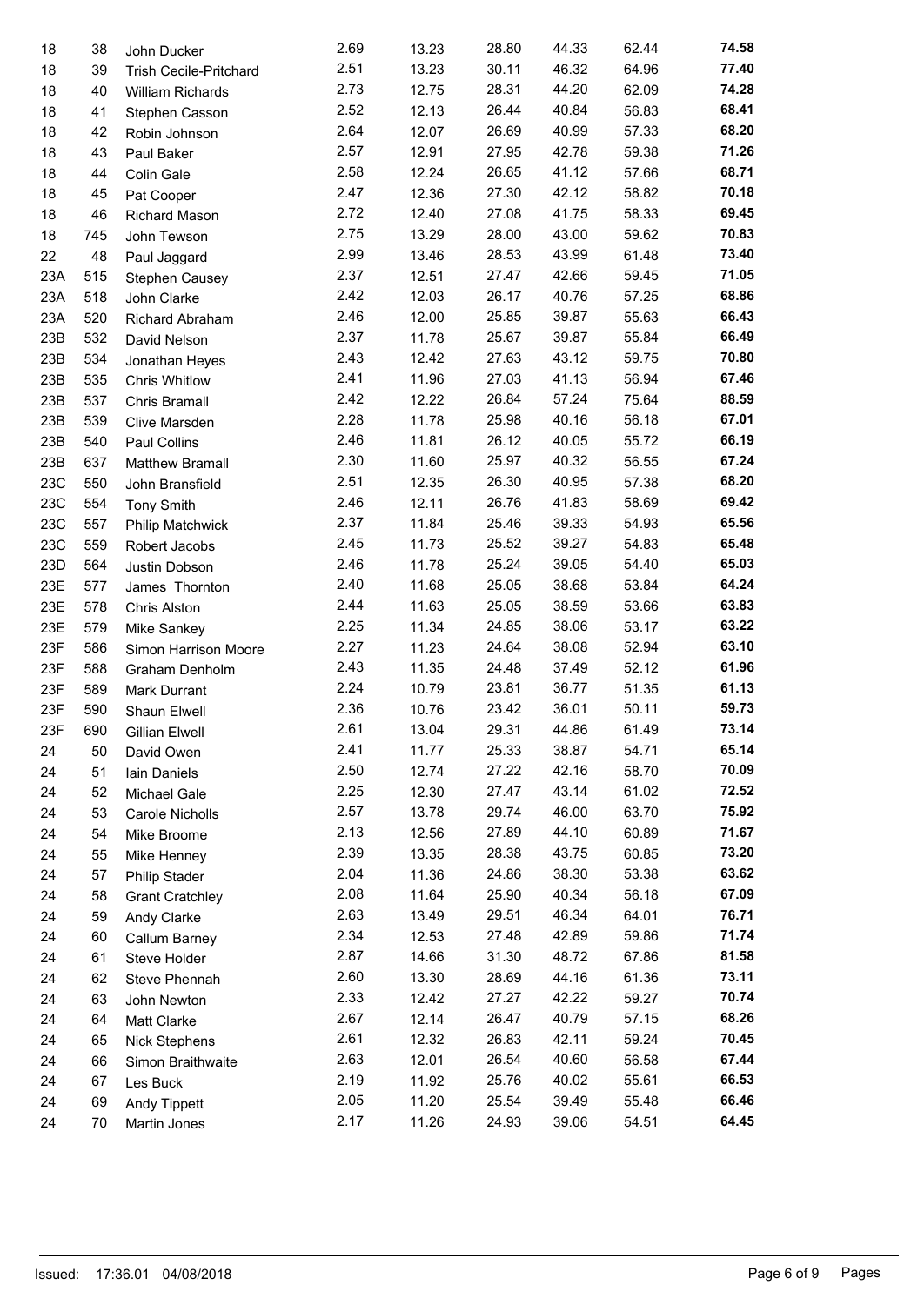| 30 | 73 Lee Kessell   | 2.78 | 12.62                   | 27.21  42.44   59.04 | 70.65 |
|----|------------------|------|-------------------------|----------------------|-------|
| 30 | 74 Derek Kessell | 2.42 | 11.54 25.23 38.71 53.92 |                      | 64.21 |

**Run 3**

| Class | <u>No.</u> | <b>Name</b>            | 64 Feet | Split 2 | Split 3 | Split 4 | Split 5 | Run Time   | Speed |
|-------|------------|------------------------|---------|---------|---------|---------|---------|------------|-------|
| 1A    | 77         | Iain Crockett          | 2.87    | 13.23   | 28.81   | 44.75   | 62.00   | 74.15      |       |
| 1A    | 78         | Daniel Ashall          | 2.74    | 13.45   | 28.74   | 44.43   | 62.93   | 75.45      |       |
| 1A    | 79         | Andrew Jeffery         | 3.04    | 14.26   | 31.07   | 47.52   | 65.40   | 78.23      |       |
| 1A    | 80         | <b>Thomas Darley</b>   | 2.75    | 13.05   | 28.74   | 44.12   | 62.56   | 74.86      |       |
| 1A    | 81         | <b>Anthony Patrick</b> | 2.80    | 12.80   | 27.20   | 42.33   | 59.48   | 71.22      |       |
| 1A    | 82         | <b>Richard Derrick</b> | 2.78    | 12.92   | 27.88   | 42.93   | 59.67   | 71.10      |       |
| 1A    | 83         | Steve Mitchell         | 2.59    | 12.39   | 27.03   | 41.52   | 58.18   | 69.35      |       |
| 1A    | 84         | Mark Teale             | 2.81    | 12.48   | 26.33   | 40.46   | 56.27   | 67.21      |       |
| 1A    | 783        | Nick Mitchell          | 2.64    | 12.37   | 26.42   | 40.76   | 57.22   | 68.37      |       |
| 1B    | 86         | Marie Fletcher         | 2.52    | 12.72   | 27.73   | 42.84   | 59.62   | 71.34      |       |
| 1B    | 87         | Aaron Walters          | 2.73    | 12.50   | 26.85   | 41.65   | 58.25   | 69.33      |       |
| 1B    | 89         | Keith Rose             | 2.69    | 12.87   | 27.79   | 42.59   | 59.46   | 71.64      |       |
| 1B    | 90         | Graham Norminton       | 2.70    | 12.43   | 26.05   | 40.06   | 55.83   | 66.45      |       |
| 1B    | 91         | Adam Riley             | 2.54    | 12.40   | 26.31   | 40.40   | 56.35   | 67.35      |       |
| 1B    | 93         | Mike Jones             | 2.90    | 14.06   | 29.53   | 44.96   | 62.51   | 74.47      |       |
| 1B    | 94         | Shane Jowett           | 2.74    | 13.19   | 28.46   | 43.46   | 60.27   | 71.89      |       |
| 1B    | 95         | Ryan Billington        | 2.62    | 12.66   | 27.97   | 43.12   | 61.54   | 73.54      |       |
| 1B    | 96         | <b>Tony Pickering</b>  | 2.63    | 12.64   | 27.23   | 42.07   |         | <b>DNF</b> |       |
| 1B    | 97         | David Sykes            | 2.67    | 12.27   | 27.02   | 42.31   | 58.62   | 69.51      |       |
| 1B    | 98         | lan Butcher            | 2.56    | 11.80   | 25.69   | 39.73   | 55.43   | 66.13      |       |
| 1B    | 99         | Will Roberts           | 2.65    | 11.74   | 25.80   |         | 29.25   | 66.02      |       |
| 1B    | 100        | James Kerr             | 2.75    | 12.17   |         | 17.36   | 33.06   | 65.93      |       |
| 1B    | 101        | David Marshall         | 2.65    |         |         | 8.50    | 24.21   | 116.75     |       |
| 1B    | 102        | Liam Booth             | 2.58    | 12.41   | 27.09   | 41.12   | 57.02   | 69.40      |       |
| 1B    | 103        | Gordon Riley           | 2.91    | 12.46   | 26.16   | 40.13   | 55.60   | 66.05      |       |
| 1B    | 786        | <b>Martin Walters</b>  | 2.65    | 12.64   | 27.38   | 42.16   | 58.60   | 69.86      |       |
| 1B    | 795        | Sam Billington         | 2.73    | 13.02   | 29.05   | 44.91   | 62.45   | 74.07      |       |
| 1C    | 106        | Andy Bateson           | 2.35    | 11.85   | 26.03   | 40.83   | 57.29   | 68.06      |       |
| 1C    | 107        | Simon Howarth          | 2.62    | 12.53   | 27.28   | 41.88   | 58.83   | 70.09      |       |
| 1C    | 108        | Andrew Sherratt        | 2.58    | 12.07   | 26.41   | 40.83   | 57.43   | 68.51      |       |
| 1C    | 109        | Peter Sherratt         | 2.53    | 11.89   | 25.59   | 39.50   | 55.35   | 66.02      |       |
| 1C    | 110        | Glen Shaw              | 2.59    | 11.85   | 25.39   | 39.16   | 54.47   | 64.78      |       |
| 1C    | 111        | Kieran O Brien         | 2.62    | 11.83   | 25.42   | 38.89   | 54.31   | 64.57      |       |
|       |            |                        |         |         |         |         |         |            |       |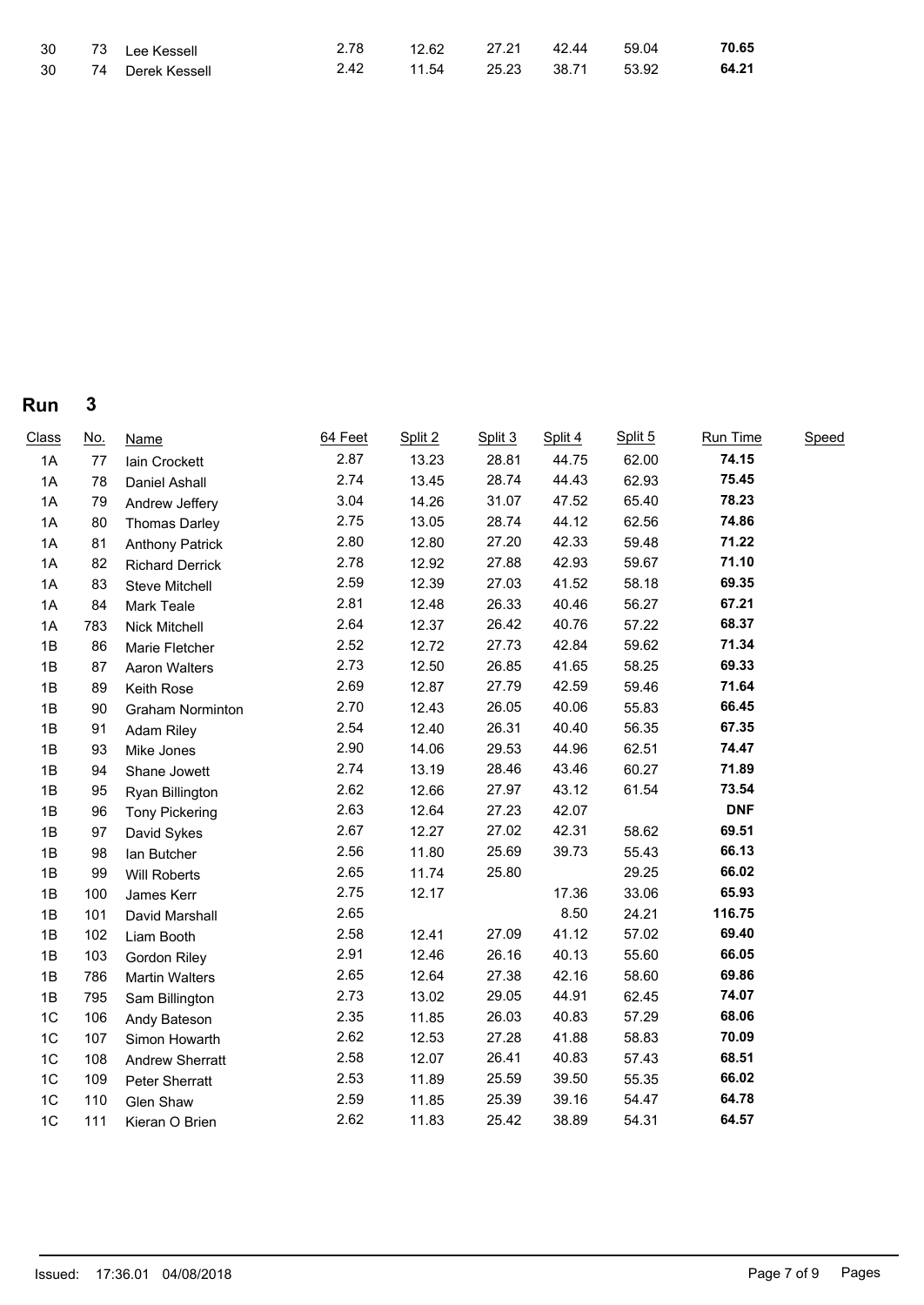| 1D  | 113 | Peter Day                 | 2.14  | 11.40 | 25.58 | 39.96  | 55.89  | 66.56  |
|-----|-----|---------------------------|-------|-------|-------|--------|--------|--------|
| 1D  | 114 | Tony Booth                | 2.14  | 11.33 | 25.66 | 39.43  | 54.90  | 65.26  |
| 1D  | 116 | Jonathan Mounsey          | 2.69  | 11.93 | 25.71 | 39.56  | 55.13  | 65.19  |
| 2A  | 119 | Daniel Hollis             | 2.36  | 11.35 | 24.57 | 38.09  | 52.92  | 63.59  |
| 2A  | 120 | Mike Smith                | 2.56  | 11.43 | 24.86 | 38.79  | 54.17  | 63.97  |
| 2B  | 122 | Chris Price               | 2.14  | 11.80 | 26.04 | 118.61 | 143.95 | 158.94 |
| 2D  | 123 | Ben Woodcock              | 2.29  | 11.11 | 24.08 | 37.58  | 52.65  | 62.82  |
| 2D  | 823 | Graham Woodcock           | 2.30  | 11.92 | 26.83 | 41.61  | 57.83  | 68.49  |
| 3A  | 125 | Michael McErlain          | 2.64  | 12.89 | 27.31 | 42.35  | 58.91  | 70.34  |
| 3A  | 126 | Jonathan North            | 2.74  | 12.62 | 26.94 | 41.26  | 57.33  | 68.56  |
| ЗA  | 127 | Julian Harber             | 2.76  | 12.85 | 27.57 | 42.74  | 59.32  | 70.92  |
| ЗA  | 128 | Roy Bolderson             | 2.48  | 11.92 | 25.85 | 39.56  | 55.56  | 66.23  |
| 3B  | 129 | Sarah Bosworth            | 2.18  | 10.83 | 24.01 | 36.71  | 51.28  | 61.18  |
| 3C  | 131 | Oliver Thomas             | 2.23  | 12.50 | 26.77 | 42.46  | 58.90  | 69.92  |
| 3C  | 132 |                           | 2.17  | 10.59 | 23.58 | 36.49  | 51.40  | 61.03  |
| 3F  | 121 | Andy Hill                 | 2.44  | 11.80 | 26.44 | 40.14  | 55.16  | 65.09  |
|     |     | Michael Bellerby          | 2.36  | 10.89 | 23.44 | 35.96  | 50.37  | 59.51  |
| 3F  | 134 | Andrew Steel              |       |       |       |        |        | 59.57  |
| 3F  | 135 | <b>Bob Bellerby</b>       | 2.32  | 10.94 | 23.50 | 36.21  | 50.34  |        |
| 3G  | 136 | Steve Owen                | 2.32  | 11.41 | 24.55 | 37.76  | 52.22  | 61.94  |
| 4A  | 137 | Luke Trotman              | 2.11  | 10.56 | 23.63 | 36.66  | 50.94  | 61.61  |
| 5A  | 139 | Craig Beaton              | 2.24  | 10.97 | 23.65 | 36.76  | 52.03  | 61.86  |
| 5A  | 140 | <b>Richard Arrowsmith</b> | 2.04  | 10.10 | 69.46 | 108.37 | 152.58 | 189.18 |
| 5A  | 142 | David Tatham              | 2.14  | 9.74  | 21.24 | 32.44  | 45.23  | 53.70  |
| 5A  | 143 | Keith Weeks               | 2.29  | 10.75 | 23.15 | 36.02  | 50.18  | 59.36  |
| 5C  | 146 | Dave Banner               | 2.11  | 9.70  | 21.06 | 32.20  | 45.23  | F/R    |
| 5E  | 148 | Paul Crute                | 2.14  | 10.51 | 23.23 | 35.96  | 50.36  | 59.22  |
| 6A  | 149 | Les Procter               | 2.50  | 12.27 | 26.45 | 40.27  | 56.08  | 66.37  |
| 12A | 18  | Jonathan Bibby            | 2.41  | 12.83 | 27.74 | 42.33  | 59.42  | 70.89  |
| 12A | 23  | Jon Dobson                | 2.43  | 11.51 | 25.27 | 38.92  | 55.23  | 65.51  |
| 12B | 26  | Keith Wilford             | 2.30  | 11.88 | 25.32 | 39.80  | 55.86  | 66.59  |
| 12B | 27  | Sarah Thorne              | 2.09  | 12.41 | 26.53 | 41.25  | 56.54  | 67.25  |
| 12B | 28  | Malcolm Thorne            | 2.12  | 11.10 | 23.85 | 36.99  | 51.56  | 61.16  |
| 12B | 29  | <b>Brian Meddings</b>     | 2.04  | 11.31 | 25.37 | 39.76  | 55.96  | 66.55  |
| 12B | 34  | Anthony Shute             | 2.09  | 10.99 | 24.74 | 37.96  | 52.76  | 62.70  |
| 12B | 35  | David Hampton             | 2.04  | 10.18 | 22.84 | 35.66  | 49.97  | 59.19  |
| 23A | 515 | Stephen Causey            | 2.39  | 12.35 | 27.19 | 42.12  | 58.58  | 69.88  |
| 23A | 518 | John Clarke               | 2.46  | 12.23 | 26.33 | 41.12  | 57.52  | 68.87  |
| 23A | 520 | Richard Abraham           | 2.39  | 11.78 | 25.52 | 39.67  | 55.71  | 66.60  |
| 23B | 532 |                           | 2.34  | 11.58 | 25.41 | 39.52  | 55.11  | 65.62  |
| 23B |     | David Nelson              | 2.48  | 12.24 | 27.10 | 41.70  | 57.97  | 68.84  |
|     | 534 | Jonathan Heyes            | 2.52  |       | 26.48 | 40.48  | 56.42  | 66.86  |
| 23B | 535 | Chris Whitlow             |       | 12.20 |       |        |        | 69.21  |
| 23B | 537 | Chris Bramall             | 2.33  | 11.96 | 26.75 | 41.72  | 58.21  |        |
| 23B | 539 | Clive Marsden             | 2.24  | 11.62 | 25.91 | 40.07  | 56.19  | 66.89  |
| 23B | 540 | Paul Collins              | 2.44  | 11.45 | 25.21 | 38.95  | 54.54  | 64.95  |
| 23B | 637 | Matthew Bramall           | 2.31  | 11.68 | 25.88 | 40.11  | 56.96  | 67.92  |
| 23C | 550 | John Bransfield           | 2.56  | 12.31 | 26.34 | 40.84  | 56.98  | 67.97  |
| 23C | 554 | <b>Tony Smith</b>         | 2.53  | 12.37 | 26.46 | 41.20  | 57.30  | 67.67  |
| 23C | 557 | <b>Philip Matchwick</b>   | 2.32  | 12.05 | 25.79 | 39.72  | 55.21  | 65.84  |
| 23C | 559 | Robert Jacobs             | 2.41  | 11.92 | 26.09 | 40.05  | 55.51  | 65.77  |
| 23D | 564 | Justin Dobson             | 2.26  | 11.47 | 24.86 | 38.47  | 54.19  | 64.65  |
| 23E | 577 | James Thornton            | 2.35  | 11.26 | 24.56 | 37.88  | 52.69  | 62.84  |
| 23E | 578 | Chris Alston              | 11.68 |       | 25.26 | 38.65  | 53.46  | 64.07  |
| 23E | 579 | Mike Sankey               | 2.33  | 11.20 | 24.45 | 37.56  | 52.46  | 62.29  |
|     |     |                           |       |       |       |        |        |        |